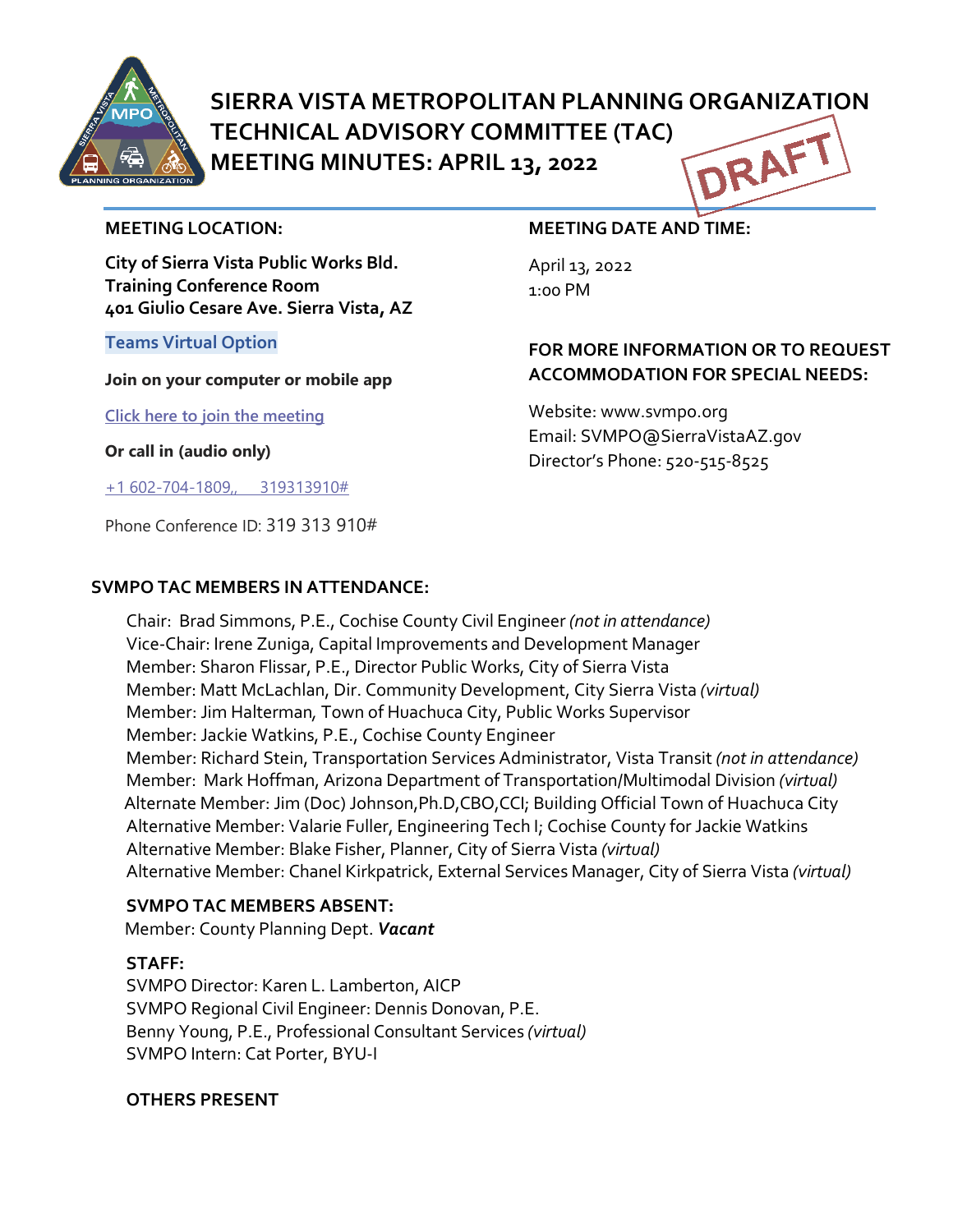Rachel Gray, Chair SVMPO Board and Sierra Vista Mayor Pro Tem Victoria Yarbrough, Assistant City Manager of City of Sierra Vista Suzanne Harvey, Huachuca City Town Manager

# **1. CALL TO ORDER AND ROLL CALL**

Vice-Chair Zuniga called the TAC meeting to order at 1:03 p.m.

## **2. ACCEPTANCE OF THE AGENDA**

Vice-Chair Zuniga asked the TAC if they had any changes to the presented agenda. Hearing none, Member Watkins moved to accept the agenda as presented; Alt. Member Fuller seconded the motion, and the motion unanimously passed.

**MOTION:** Member Watkins **SECOND:** Alt. Member Fuller **ACTION:** PASSED UNANIMOUSLY 6/0

## **3. CALL TO THE PUBLIC**

*This is the time set aside for the public to comment. Members of the Board may not discuss items that are not specifically identified on the agenda. Therefore, pursuant to A.R.S. § 38-431.01 (H) action taken as a result of public comment is limited to directing staff to study the matter, responding to any criticism or scheduling the matter for further consideration and decision at a later date.*

No attendees of the public were present to address the TAC at this time.

## **4. APPROVAL OF MEETING MINUTES (February 9, 2022)**

Vice-Chair Zuniga asked members if they had any comments or corrections on the February 9, 2022, meeting minutes. It was noted that one of the attending member names was mis-spelled. Member McLachlan wanted to include in item number 7 the comments that there could be possible ADOH funding for Theater Drive based on is status as a Colonus area. Member Flissar also noted she would be abstaining from this vote due to the previous meeting not being recorded. Member Watkins moved to accept the meeting minutes, with the noted correction to member name spelling, Theater Drive comments included for the TAC Regular Meeting of February 9, 2022, Member Johnson seconded, and the motion unanimously passed.

**MOTION:** Member Watkins **SECOND:** Member Johnson **ACTION:** PASSED 5/0 Member Flissar ABSTAINING

## **NEW BUSINESS: PRESENTATION/DISCUSSION**

## **5. FY22/FY23 SVMPO WORK PROGRAM STATUS, AMENDMENTS AND BUDGET**

The SVMPO Director referred TAC Members to the Item 5 memo for a written overview of the SVMPO Work Activities to date, pending Work Program amendments, and budget updates reflecting FY21 carry-forward funds. Director Lamberton advised that an updated federal ledger had been provided to her the previous afternoon and she would be updating the MPO Work Program Ledger for the Board meeting scheduled in two weeks. Those updated ledgers would be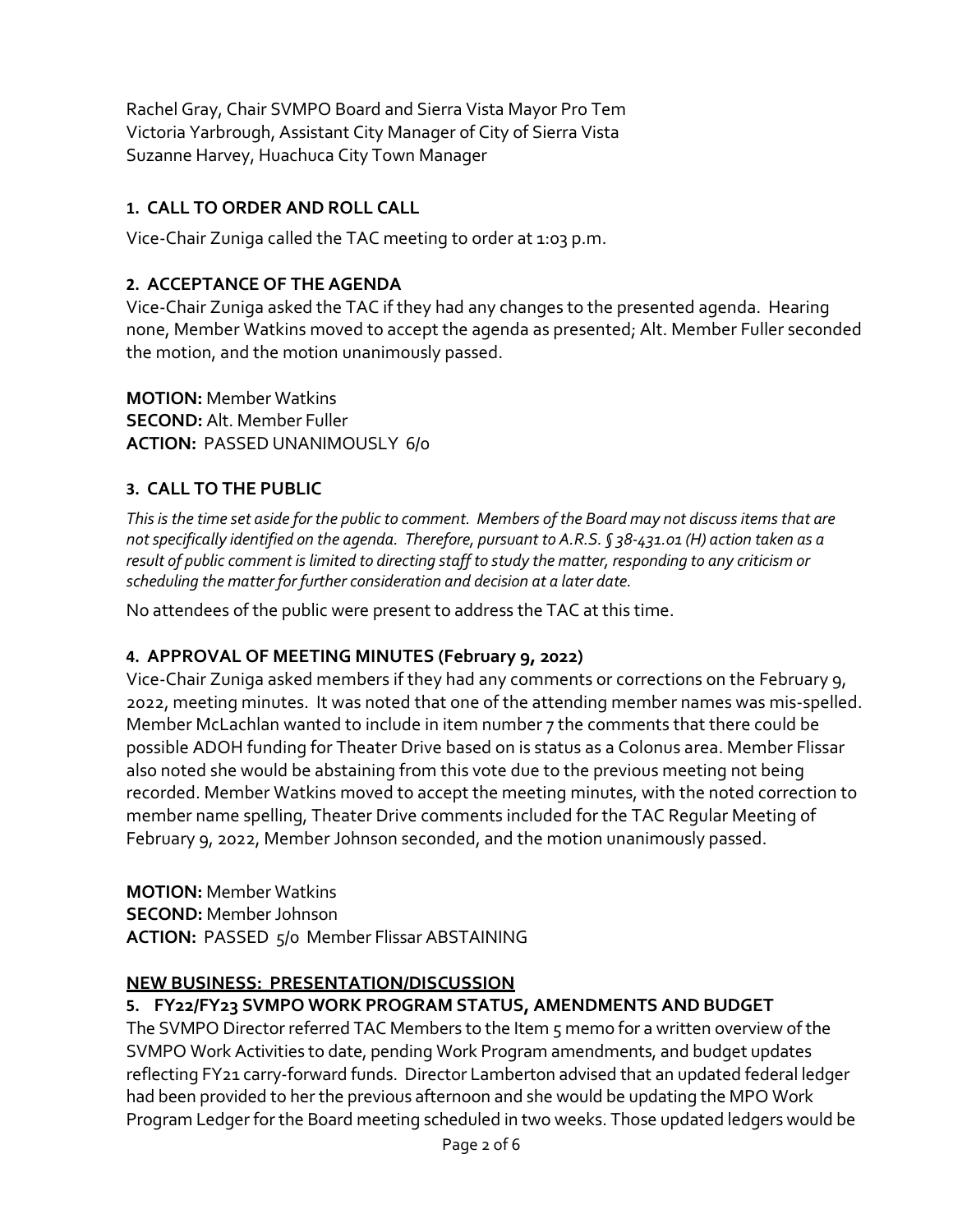presented to the TAC in June and the Director advised she would send them out via e-mail in advance of the meeting. City Members wondered what the SunCloud Data Portal was and if it will replace MS2. The Director informed them that it was a 2017-2018 coordinated data innovation grant to put localized data up into the cloud. Member Watkins weighed in on this question responding with information concerning the County doing broadband tests county wide. Including having an online test to request and improve data in certain areas.

This was an information item. No action was taken.

## **6. WORK PROGRAM TASK 4: TRANSPORTATION IMPROVEMENT PROGRAMMING**

The SVMPO Director provided a short overview of the Work Program activities related to Task 4: the development of the regional short-range transportation allocation of funding known as the Transportation Improvement Program (TIP). She added that there will be a small amount of public outreach on the annual update for the TIP. Additionally, if any TAC members have any questions about the TIP such as the process or additional details that she is willing to meet individually or in groups. The projects talked about below in item 8 that are significant and eligible and meet the TIP categories.

This was an information item. No action was taken.

# **7. STBG FY22 LEDGER BALANCES**

The SVMPO Director briefed the TAC on the current Transportation Improvement Program (TIP) five year ledger and potential available funds for future projects. As of the date of this transmittal, available Surface Transportation Block Grant (STBG) funds through Fiscal Year 2027 are estimated to be \$2,566,129. The SVMPO Director did update TAC members on why the OA changes and why the Ledger has changed. The apportionment and OA rate has changed from 94.9% to 91.3% and ADOT in the past has been absorbing the difference allowing the MPO's to not see a change. There are 19 new programs that cut money to the regions by half as well as more competitive grants. There will be more information coming out and the Director will keep TAC members updated. Member McLauchlan had questions about how the state allocates money and Member Hoffman explained that is different by per funding program. Members would like more information regarding funding and how money is programed.

This was an information and discussion item. No action was taken.

# **8. POTENTIAL TIP PROJECT PRIORITIZATION AND RECOMMENDATIONS**

**Action:** It is the goal of the MPO to fully program the SVMPO Transportation Improvement Program by the end of this fiscal year. A Call for Projects was issued, and at the last TAC meeting held on Feb. 9<sup>th</sup>, member jurisdictions brought forward potential requests for regional funding. Final Draft TIP Project Requests will be considered for programming all or part of the FY23-FY27 TIP.

The TAC looked at the projects brought forward by each jurisdiction. The SVMPO Director informed members about the requirement on ADOT spending 2.5% on shared use path projects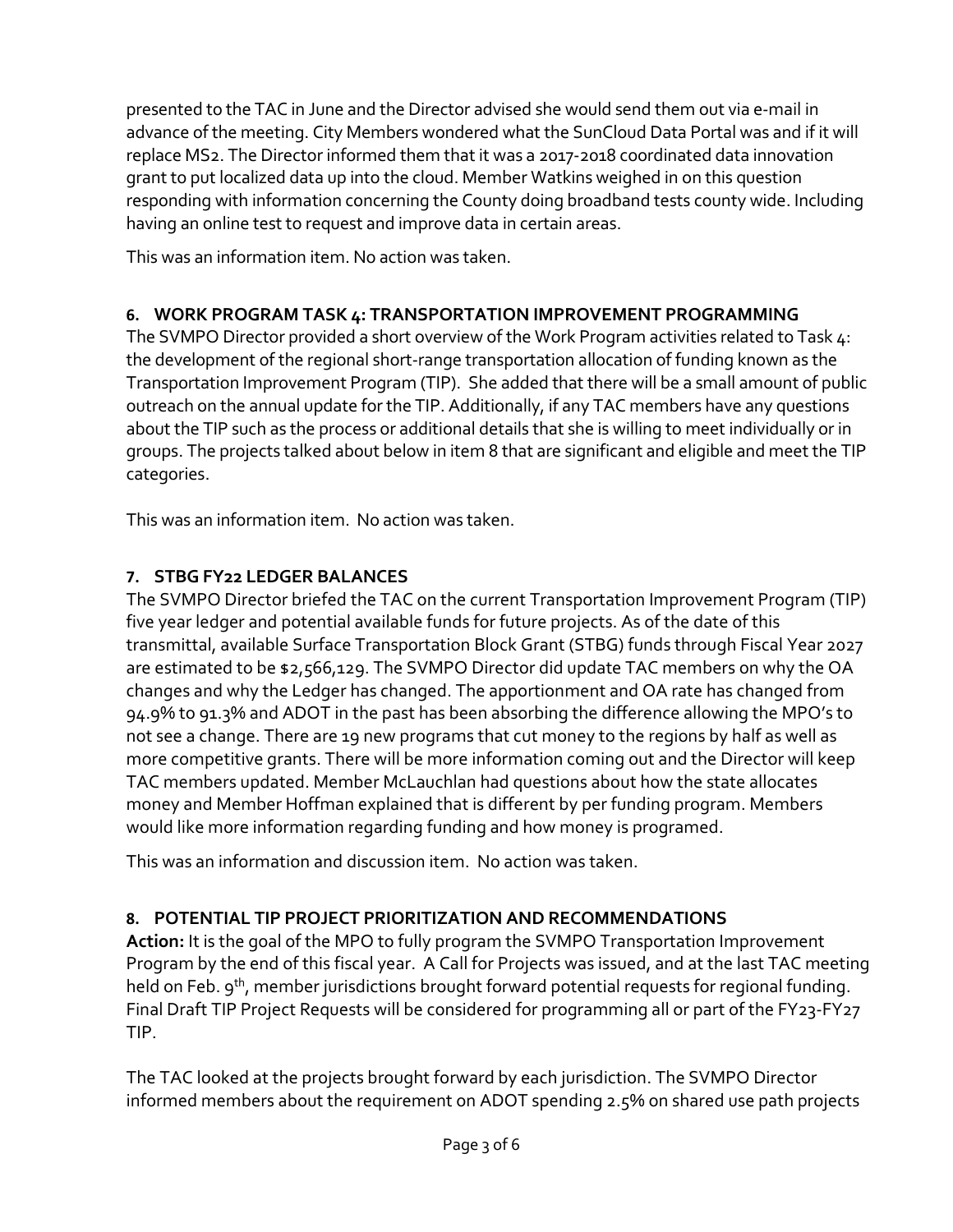and an opportunity for the TAC with projects concerning Bicycle and Pedestrians. The Director answered questions about strategies on match, earmarks, and possible other partnership for projects.

Review of the LRTP about the recommended of the five-year plan of projects and a breakdown of projects we want to see in this area. Members discussed the LRTP breakdown of different categories and goals for this SVMPO region. What categories each proposed project went into and additional clarification. The consultants for the LRTP presented the five-year plan to the Board of Directors which they then approved. The TAC members did not approve the LRTP but did participate in meetings, rankings, and the breakdown requirements. TAC members confirmed that all projects put forward in this meeting are in the LRTP and are ranked. Members were unsure as to what way was best to prioritize these projects and agreed an additional special meeting should be scheduled. The SVMPO Director will reach out to other MPO and COGs to see how they rank their projects.

Each jurisdiction shared any new information they had about their proposals. Both the County and Huachuca City had provided updated requests, based on the discussions at the TAC in February. The City TAC members noted that they were in the processed of applying for additional grants through the new federal bill that was now available for some of these projects. TAC members then agreed to defer project selection for the TIP until the meeting to be held the next Monday. The TAC may also consider recommendations for placing future potential projects in a "parking lot" to bring up into the active TIP as additional funding is identified for programmed or placeholder projects.

The SVMPO Director provided a short briefing to TAC members on policies and processes used by other MPO's and COG's about the State. TAC members then discussed their perspectives about the types of criteria that might be appropriate for the TAC and Board to use in making TIP project selections. The TAC did not reach an agreement on specific criteria but did concur that having something developed would help provide more clarity and certainty to the process.

This was a discussion item. No action was taken. The SVMPO Board Director was directed to set this item for a meeting on Monday, April 18<sup>th</sup> for a more in-depth presentation on this topic.

# **CONTINUING BUSINESS: PRESENTATION/DISCUSSION**

# **9. JURISDICTION TIP PROJECT UPDATES**

TAC Members provided updates about their active regional and local agency projects.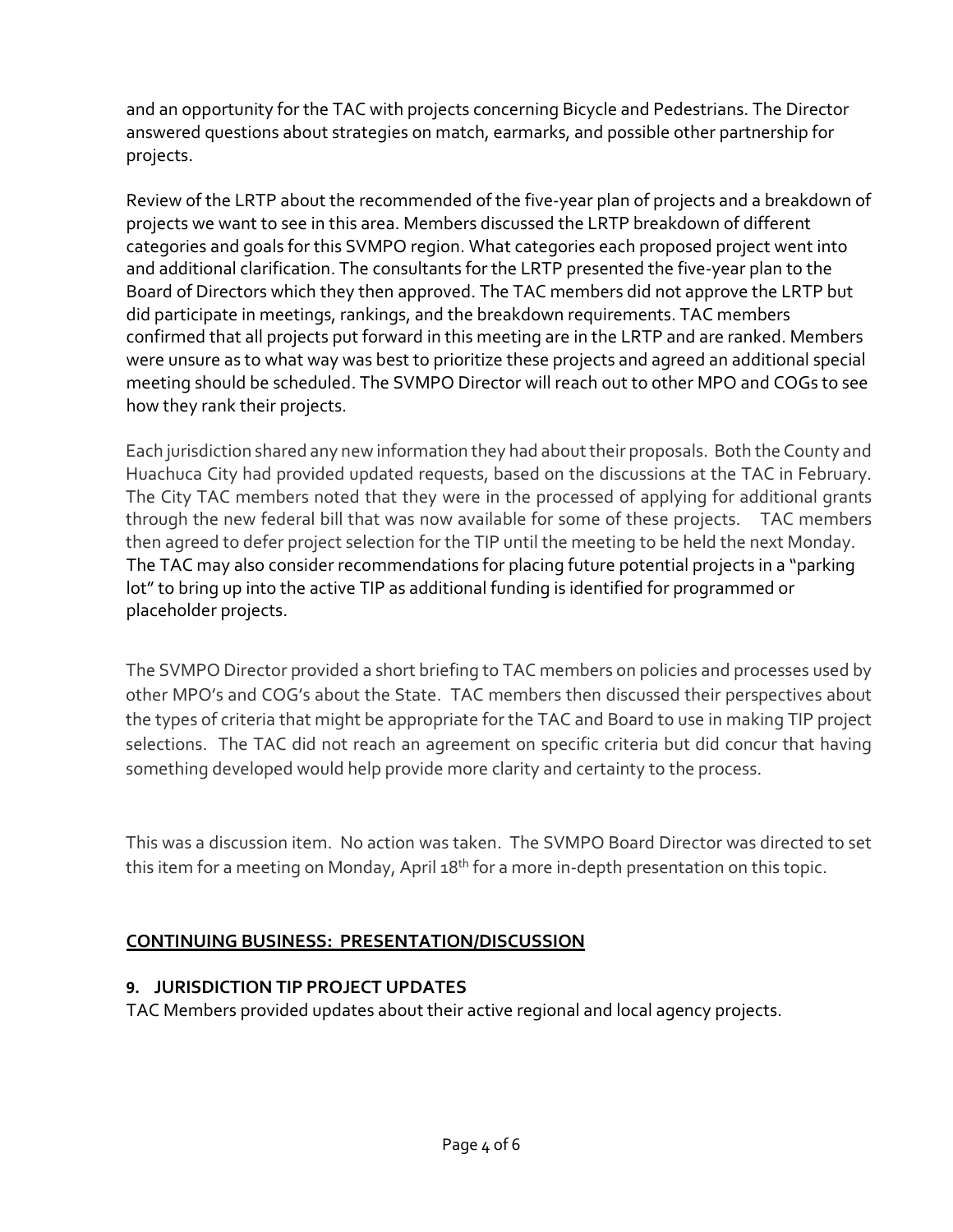- Joint County/City Theater Drive Project *(Kick-Off Mtg was held April 7th)*  Benny Young informed the TAC that Wilson and Company is currently gathering data with stakeholder interviews within the next 30 days as well as a May 13th Joint Agency Forum being held with member jurisdictions.
- ▶ Cochise County LIDAR flight data delivery status County Members were pleased to announce that the LIDAR project was finished. Member Watkins informed that she could give anyone who wants access to that data a "tile". This data will soon be up on the USGS site. This data will also be given to Wilson and Company for the study area on the project Theater Drive.
- City of Sierra Vista West End HURF Exchange Project City Members informed the TAC that they are ready to close out this project. Striping will be completed this week; lights being turned on at Carmichael Street and a final walk through with the contractor and ADOT will happen soon. City staff are pleased with this project and expect to meet the June deadline with ADOT.
- Huachuca City Utility mapping effort (final deliverable of HC Roadway Study Project) Huachuca City Members were able to inform the TAC that their portion of the project is finished and that they are waiting on Sulfur Springs Electric to share their electronic files with Rick Engineering.
- Vista Transit Plans and Projects Chanel Kirkpatrick said Vista Transit just completed their Tri-annual Review and have not received any feedback as of yet. They are expecting an in-person inspection in June for Vista Transit facilities. And a scope of work for a cashless app system is expected to go out on Monday April 18<sup>th</sup>. Out to bid currently is an upgrade to the cameras and GPS systems as well.

Vice-Chair Zuniga informed the TAC solar lighting will put in at Montebello and Cloud 9. The City is beginning the design for several sidewalks and pathways. Two shared use pathway projects were submitted for competitive grants. One on Buffalo Soldier Trail from Golf Links to Fry Blvd. and the other on SR92 between Foothills and Avenida Cochise. As well as a possible future project submitted for the MPDB grant in May. Discussion on putting these projects on the TIP as "parking-lot" projects and going after TIP funding if the grants are not awarded.

This was an information and discussion item. No action was taken.

# **INFORMATIONAL ITEMS/DIRECTION TO SVMPO ADMINISTRATOR MAY BE GIVEN**

# **10. SOUTHCENTRAL DISTRICT REPORT**

ADOT reported on the status of current and potential ADOT projects within the region. This item is the time for the TAC to discuss issues or raise questions related to projects under the jurisdiction of ADOT. Member Hoffman updated the TAC on SR90 and that ADOT's five-year construction plan is out for public comments. June 2<sup>nd</sup> is when those will be reviewed. ADOT is looking at consultant's proposals for their 2050 Long Range Transportation Plan.

This was an information item. No action was taken.